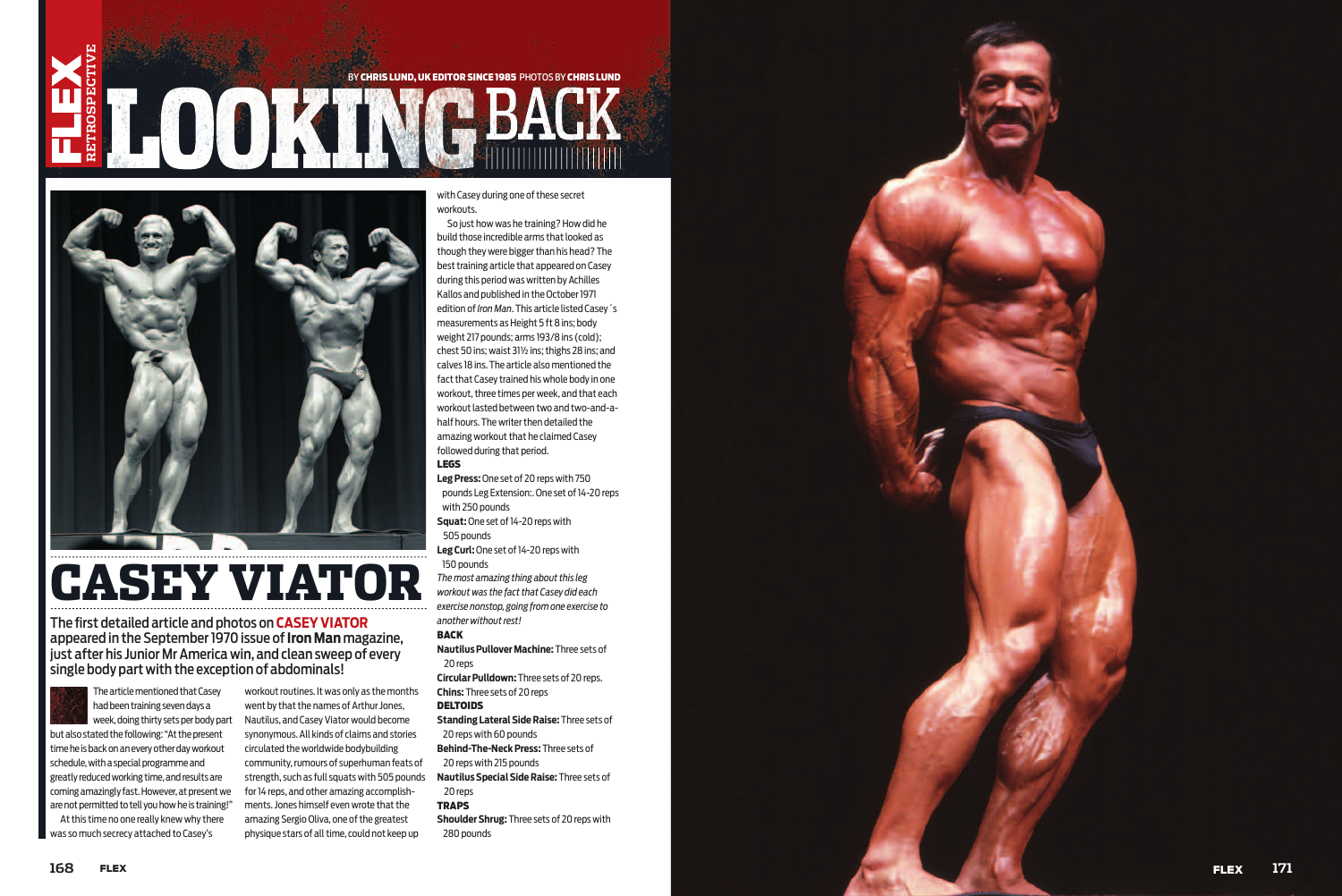#### **CHEST**

**B ench Press:** Two sets of 20 reps with 350 pounds **I ncline Barbell Press:** Three sets of 20 reps with 225 pounds **Parallel Bar Dip:** Three sets of 20 reps with 100 pounds **C able Crossover:** Three sets of 20 reps with 40 pounds. ARMS **B arbell Curl:** One set of 20 reps with 200 pounds **Nautilus Biceps Curl:** One set of 20 reps **Nautilus Triceps:** One set of 20 reps with 120 pounds **Nautilus Pushdown:** One set of 20 reps with 110 pounds **C ompound Triceps Movement:** One set of 20 reps **CALVES Seated Barbell Calf Raise: Two sets of** 20 reps FOREARMS **Wrist Curl:** Two sets of 20 reps LOWER BACK **Deadlift:** One set of 30 reps with 400 pounds Even now, 42 years after it was written, this workout is nothing less than simply incredible, especially when you consider that the

#### *Chris Lund:* **Why did you begin training in**  the first place?

**Casey Viator:** One of my uncles actually got me started. He was a big "muscled-up" guy from the 1950s. I was only about 13 years old at the time, but I was way ahead of everybody else in my age group on all the strength moves, which included Olympic lifting. I gained lots of size and strength right from the beginning. However, I wasn't too pleased



weights Casey was handling were for 20 reps! Having already won the 1971 Mr America shortly before that article went to print, Casey´s appearance at the 1971 NABBA Mr Universe in London was eagerly anticipated, but unfortunately it never materialised. And then Casey Viator disappeared from the face of the bodybuilding world and its publications!

I got to know Casey well when we both lived in California, way back in 1980; it was 32 years later that I contacted him for an exclusive **Looking Back** article.

about the way my chest looked because, to be CV: "Even though I realised I had more than honest, I wasn't even training it. So, eventually, I started doing bench presses and heavy parallel dips, which quickly fixed the problem. I also started doing heavy bent-over rowing and heavy wide-grip chins which made my whole upper body respond rapidly. Pretty soon I dropped the Olympic lifts, and concentrated purely on bodybuilding.

CV: I first met Arthur at the 1970 Mr America contest, where I placed third, but won the most muscular award. He pulled me aside and told me how much potential he thought I had. He told me, "Casey, you have the potential to become the greatest bodybuilder in the world, but you're training way too often. You need to cut back on your sets, and the length of your workouts." I knew that Arthur was a much respected person who certainly knew his stuff, and he was just starting to promote his Nautilus machines at the time. So I was all ears!

*CL:* **What was your diet like in those days?** CV: I ate a lot, man! I drank lots of milk, ate lots of eggs, and lean beef, plus milk and egg protein powder. I would say that I ate at least 250 grams of protein every day. Also, my dad used to raise cattle just to keep the fridge-freezer full of first-class cuts of meat. He was always supportive of me in that way, but he could never quite understand the many hours of torturous workouts that I put myself through. You see, it was all so new to him back in those days, but when he saw my progress, (and all the trophies I brought home) he became so proud of me.

*CL:* **You will be forever associated with Arthur Jones, the inventor of Nautilus, because he trained you for the 1971 Mr America and drastically changed your way of training. How did you meet him?**

*CL:* **When you won the Mr America in 1971, you was only 19 years old, and suddenly became the biggest sensation in bodybuilding. How did you accomplish this at such a young age?**

*CL:* **How did Arthur have you train between 1970 and the 1971 Mr America?** CV: Arthur convinced me to cut way back on my volume training, and got me to really pour on the intensity throughout every set I did. He



average genetics to build strength and muscle, I still trained in the most gruelling manner possible. I mostly followed split routines in my training and I trained with as much intensity that I possibly could. Sure, I knew even back then that I was overtraining, but you know, when you are a teenager your body can take a lot of punishment. I would usually train for three hours, doing 40 sets a body part, five days a week. I then walked five miles back home, after every workout. I know it seems like a helluva lot, but that's what I did back then. Anyway, the walk back home was a good way to get my cardio in!

also got me to do very short and faster workouts, which was a huge departure from the way I used to train. This type of high intensity training worked really well for me, and I did only one set of each exercise for the entire 12 months before the 1971 Mr America.

*CL:* **After you won the 1971 Mr America you did not compete for another seven years, and I can remember reading that Arthur told you that you should never compete again. I never quite understood this.**

CV: "Yeah, you're absolutely right, except that he just said, "Don´t compete for a while" so I didn't. I just continued to train extremely hard, did seminars for Nautilus, and other public relations things. Two years later, Casey´s name was inserted into the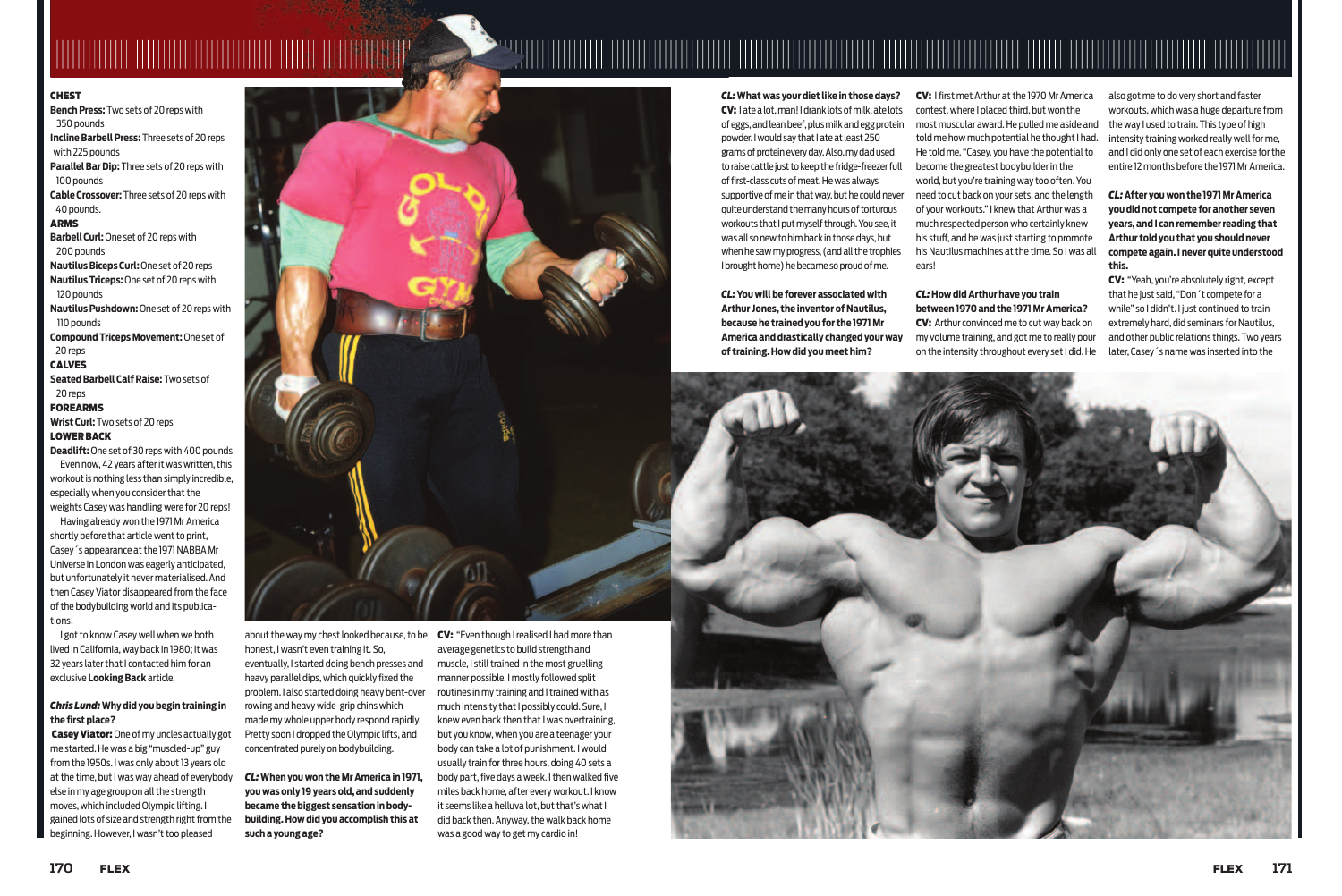

bodybuilding record books. This is how it happened. During the month of May 1973, Casey Viator made the largest muscular gains in body weight recorded on a human being. Under the guidance of Arthur Jones, he undertook a scientific exercise experiment at the Colorado State University. The experiment was conducted under the supervision of Doctor Elliot Plese, director of exercise at the physiology laboratory at the University. The experiment lasted from May 1st until May 29th. Casey trained only three days per week, and each workout lasted only 30 minutes. **Only** Nautilus Machines were used and after just 28 days or 12 workouts, Casey recorded the following unbelievable results!

#### **INCREASE IN BODY WEIGHT: 45.28 lbs LOSS OF BODY FAT: 17.93 lbs MUSCULAR GAIN: 63.21 lbs**

In March this year I asked Casey about his memories of the Colorado Experiment and this is what he told me.

"I really had to diet hard to get my body weight down to 168 lbs before the Colorado Experiment, but when we finished it, 28 days later, I had gained 45 pounds of muscle! We calculated that my diet before the experiment was less than 800 calories per day. During the 28-day experiment, I consumed around 5000 calories a day.

"I can remember fl ying to Colorado in one of Arthur Jones airplanes, a single prop, Cherokee Six. Arthur always flew very high in the commercial jet lanes in a decompressed cabin, which always gave me the worst headaches from flying at that altitude. Arriving from Florida to Fort Collins, Colorado, I had more to contend with than I had prepared myself for. We were actually one mile high in Colorado, and I had to acclimatise to the altitude quickly, but I knew lots food was coming soon. All that dieting was over.

"With a healthy cash incentive per pound of muscle that I gained, I was raring to go, but the next step was to convert the physiology lab into a training facility. We had about 20 pieces of Nautilus equipment and prototypes to move to the second floor. There was even talk of the structural integrity of the second floor, accommodating all these

"We arrived at the Lamplighter Inn, just outside of Fort Collins, where I was going to spend the next 28 days of hard work, training and eating, no fun, maybe a movie now and then, because we were there to get results, not play. Think about it, every day for the next month—eating, training my brains out, sleeping—that was my job!

"The next step was my weigh-in and body

my 6-8 meals per day, and just about any type of protein source was fair game to eat. I averaged around 400 grams of protein a day. With this type of growth rate, I needed every gram of protein I could lay my hands on.

"During my workout sessions, Arthur would more or less sit in a chair and read the newspaper (eyeing me the whole time). If he saw that I was slowing down my pace, he would say something insulting to egg me on; I would get mad, which pushed me even harder

"The first week or so, these training sessions were very difficult. I was untrained for 5 months before the experiment, and my right hand had atrophied quite a bit from a finger accident. After the first two sessions I ended up on the floor, purple, with a pulse rate close to fibrillation (200 bpm). But, as they say, what won't kill you, will only make you stronger!

fat count at the Colorado State University, which was a very complex process. Dr Elliott Plese used the Merrimac Body Fat Counter. The body fat counter was contained in a solid lead room with a huge crystal that was placed over my body. The radioactivity from my muscles registered my lean body mass. Remember, this was the 70s and this particular machine was considered state of the art, back then. I never questioned the accuracy of this piece of equipment.

"This experiment actually showed that even at my low starting body weight, I gained muscular weight and lost body fat. I averaged around 12 exercises per workout, during the experiment, training every other day, and no two workouts were the same. Eating was quite easy the first week, after I had been dieting down for six whole weeks.

> into the set, and made me achieve better gains. This was a game he and I played for almost 10 years off and on. One thing about the man, he sure knew how to agitate someone to make them work harder through their workouts!

> "My workload was so intense that my body absorbed everything I ate. The majority of my diet was high protein foods such as lean beef, chicken, lots of dairy products including milk, and lots of seafood. Carbohydrates were

heavy training pieces. Many tons of equipment was moved to that second floor. We also brought a new line of negative-only prototypes that we used for the experiment. For example, you moved the weight up into the contracted position of the muscle by using the feet, and lowered it with your biceps or triceps. We even had a negativeonly bench press which worked in the same fashion. There were many other prototypes such as the single-pad squat machine, which was a great training piece, but in the end, the mechanism that locked you in and out of the machine could not be perfected, hence it never ended up as a production model for Nautilus. But all considered, this was a great machine.

"I tried to keep my fat intake down during



consumed to a minimum, although I did consume carbs 45 minutes before training.

"My muscles were coming back rapidly. This was a true case of muscle memory, although many people have questioned the validity of this study. A lot of factors came into play, one of which was my genetics. The average man would not have been able to gain 63 lbs of raw muscle, and Arthur Jones and I have been defending this study for years. There have been a lot of questions regarding steroid use during the experiment, because many people claimed that I loaded up for this experiment.

I can honestly say that there was no use of steroids during this study, which is a very important point. I was also closely monitored in a closed-door environment.

"Believe me, I would have done anything to have gained that weight, but I knew my rebound potential to gain muscle, and I also knew I would make remarkable gains even before the study began. Plenty of rest is very important when a gruelling entire body workout is performed. When you work all body parts three times a week briefly, but intensely, your body has to grow. But proper sequence of pre-exhausting exercises is very important also. The safety factor is observed very closely, especially during the first part of each set. This is when you have the strength to injure yourself. The last part of any exercise is usually not the most dangerous point, because your muscles are simply too weak at that stage. Throwing a weight, or dropping or lowering a weight too fast, at any time can injure you. You simply must keep perfect exercise form during every exercise.



"The Denver Broncos came in for training sessions and to watch us go through my fast-paced training. Dick Butkus of the Chicago Bears was also there training, and observing what was going on. I was very proud of the results that took place in Colorado, and feel that this study has contributed to the awareness of how much time is wasted in most individual's workouts. This experiment is still being studied in colleges across America today, and can also be found on the Internet.

"I must say that I have injured myself on many an occasion in the gym with pectoral tears, lower inguinal hernias and many other